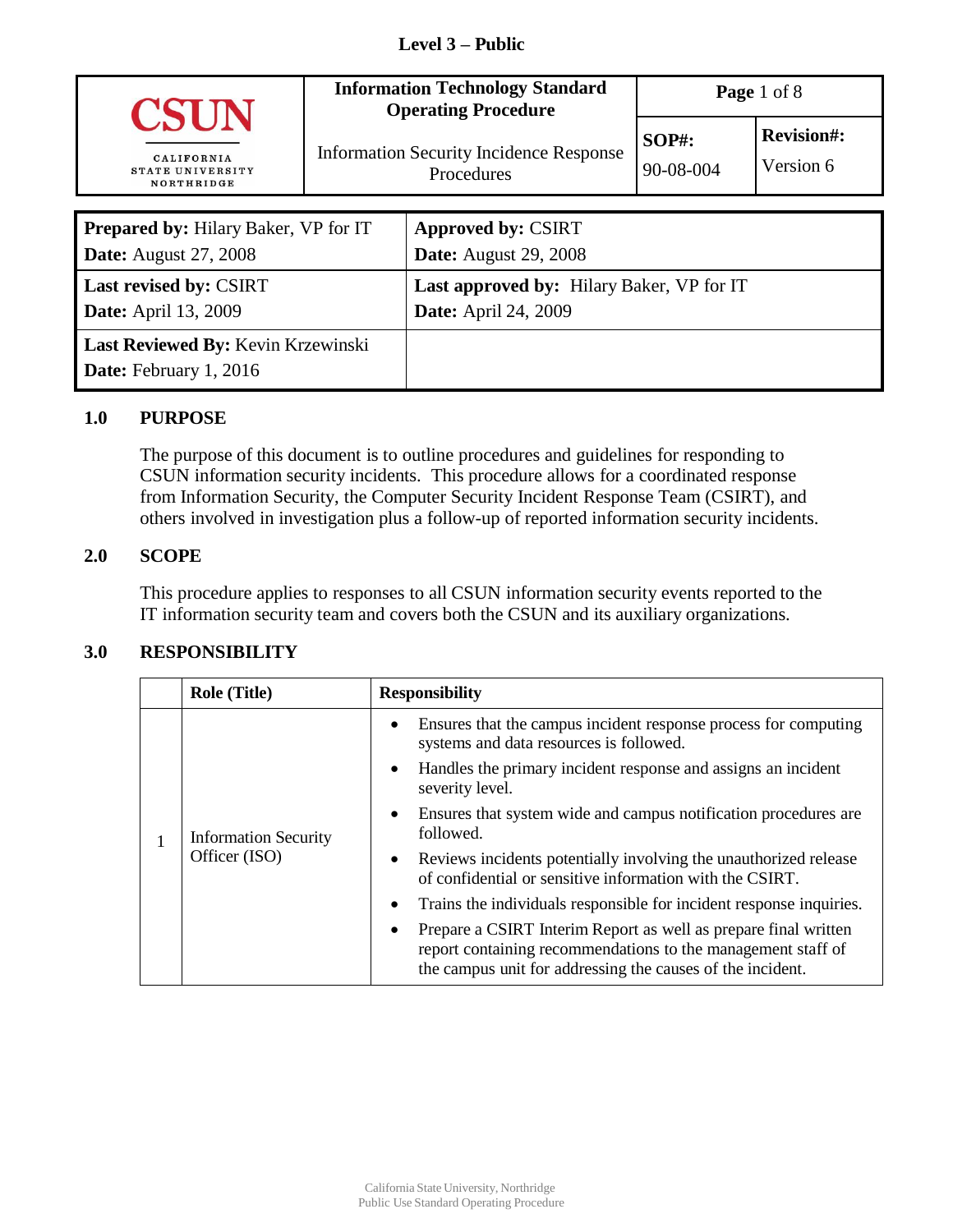| $\overline{2}$ | <b>Campus Authorizers</b><br>and Managers are<br>responsible for data<br>oversight of the<br>campus divisions | Develops and maintains an adequate information security plan for<br>paper based or computing systems within their control.<br>Develops and maintains adequate guidelines and procedures for<br>granting and monitoring access to confidential and sensitive<br>information.<br>Collects and maintains control records for those systems that<br>contain confidential or sensitive information.<br>Reports any information security breaches and files an initial<br>report on the breach with the Information Security Officer.<br>Ensures that the initial incident investigation and reporting are<br>conducted in a timely basis.                                                                                                                                                                                                                                                                                                                                                                                                                                        |  |  |
|----------------|---------------------------------------------------------------------------------------------------------------|-----------------------------------------------------------------------------------------------------------------------------------------------------------------------------------------------------------------------------------------------------------------------------------------------------------------------------------------------------------------------------------------------------------------------------------------------------------------------------------------------------------------------------------------------------------------------------------------------------------------------------------------------------------------------------------------------------------------------------------------------------------------------------------------------------------------------------------------------------------------------------------------------------------------------------------------------------------------------------------------------------------------------------------------------------------------------------|--|--|
| 3              | Campus divisions                                                                                              | Informs users who have access to confidential and sensitive<br>$\bullet$<br>information of their responsibilities to secure such data from<br>unauthorized release.<br>Develops and maintains data access control records in a secure<br>environment.<br>Establishes monitoring procedures to identify unauthorized access<br>and abnormal activity.<br>Reports suspected unauthorized acquisition of confidential or<br>sensitive information to the Data Steward and the Information<br>Security Officer.<br>Recommends actions by the President, including notification of<br>individuals whose confidential or sensitive information is<br>reasonably believed to have been acquired by unauthorized<br>individuals, based on discussions and findings of fact reported by<br>the Information Security Officer.<br>Monitors the progress of the Data Steward and Campus Divisions<br>in respect to notification and remedial action authorized by the<br>President, and formally closes the review of an incident after all<br>remedial actions have been taken.        |  |  |
| $\overline{4}$ | <b>Computer Security</b><br><b>Incident Response Team</b><br>(CSIRT)                                          | Reviews any information security incident or information security<br>breach that potentially involves the unauthorized access of<br>confidential or sensitive information. The team will treat these<br>incidents or breaches as suspected misuses of University<br>resources.<br>Determines whether an incident or information security breach<br>resulted in the release of confidential or sensitive information to<br>unauthorized individuals, based on findings by the Information<br>Security Officer.<br>Recommends actions by the President, including notification of<br>٠<br>individuals whose confidential or sensitive information is<br>reasonably believed to have been acquired by unauthorized<br>individuals, based on discussions and findings of fact reported by<br>the Information Security Officer.<br>Monitors the progress of the Data Steward and Campus Divisions<br>in respect to notification and remedial action authorized by the<br>President, and formally closes the review of an incident after all<br>remedial actions have been taken. |  |  |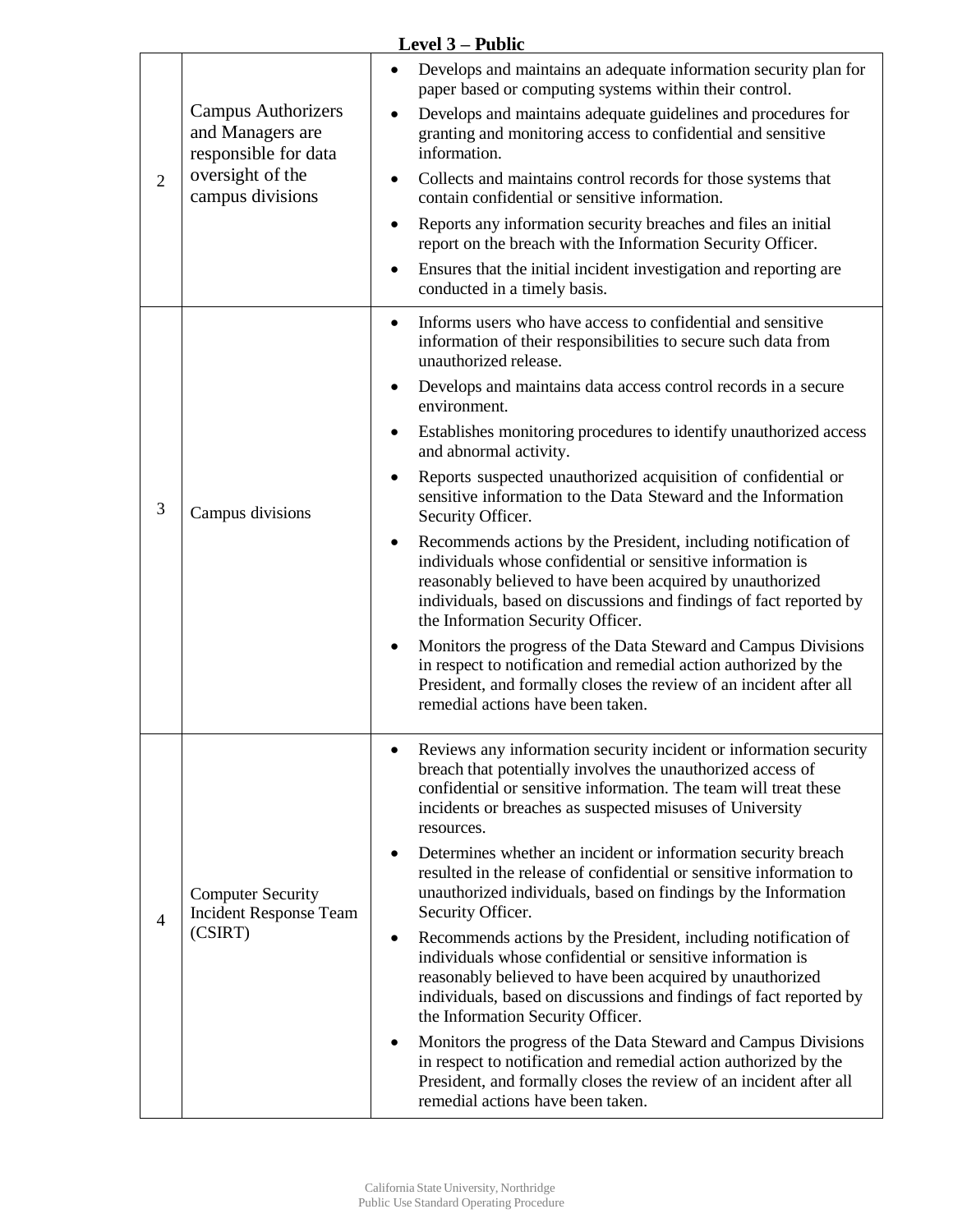# **Level 3 – Public**

| CALIFORNIA<br><b>STATE UNIVERSITY</b><br>NORTHRIDGE | <b>Information Technology Standard</b><br><b>Operating Procedure</b> | Page 3 of 8           |                                |
|-----------------------------------------------------|----------------------------------------------------------------------|-----------------------|--------------------------------|
|                                                     | <b>Information Security Incidence Response</b><br>Procedures         | $SOP#$ :<br>90-08-004 | <b>Revision#:</b><br>Version 6 |

#### **4.0 PROCEDURE**

4.1 IT ISO will receive an incident from many areas: Help Desk, Network Operations, Campus Divisions, and the public. The IT ISO will assign the incident severity level, or assess the incident severity level assigned by the Help Desk or a member of the Office of Information Security.

#### 4.2 **High Severity Level Incidents**

An incident that could have long-term effects on business or affects critical systems or has campus wide impact or could damage campus reputation, or is a violation of state and/or federal law. Examples include:

- a. Hacking of enterprise systems or applications
- b. Cyber-stalking
- c. Patriot Act Violations
- d. Loss or theft of Level 1 Confidential Information
- e. International, Federal, State or Local Law Violation like the following:
	- i. HIPAA
	- ii. FERPA
	- iii. Child Pornography
- f. If there is imminent danger (the act is in progress) that confidential information can be read, modified, or destroyed by an unauthorized entity or the disclosure or access has already occurred, then assign the incident severity level High.
- g. If there is imminent danger of disruption of business due to information security issues or malicious acts or the disruption is in progress, then assign the incident severity High.
- h. For severity High Incidents the owner(s) or /operator(s) of the affected hosts should be directed to disconnect the device/system from the network and not to use or modify the device/system in any way until Information Security has contacted them and provided instructions.
- 4.3 The ISO or designee will immediately contact the individual that has reported the incident to obtain an initial understanding of the scope of the incident. As needed, the ISO will call an emergency CSIRT meeting to determine appropriate next steps and the ISO or designee will prepare a CSIRT interim report, which will include a description of the incident , the number of individuals affected, and the remedial steps that will be taken to address the cause of the incident. Legal counsel will be engaged if necessary.
- 4.4 The ISO will inform the CIO. Either the ISO or the CIO will inform the campus President and the ISO at the Chancellor's Office.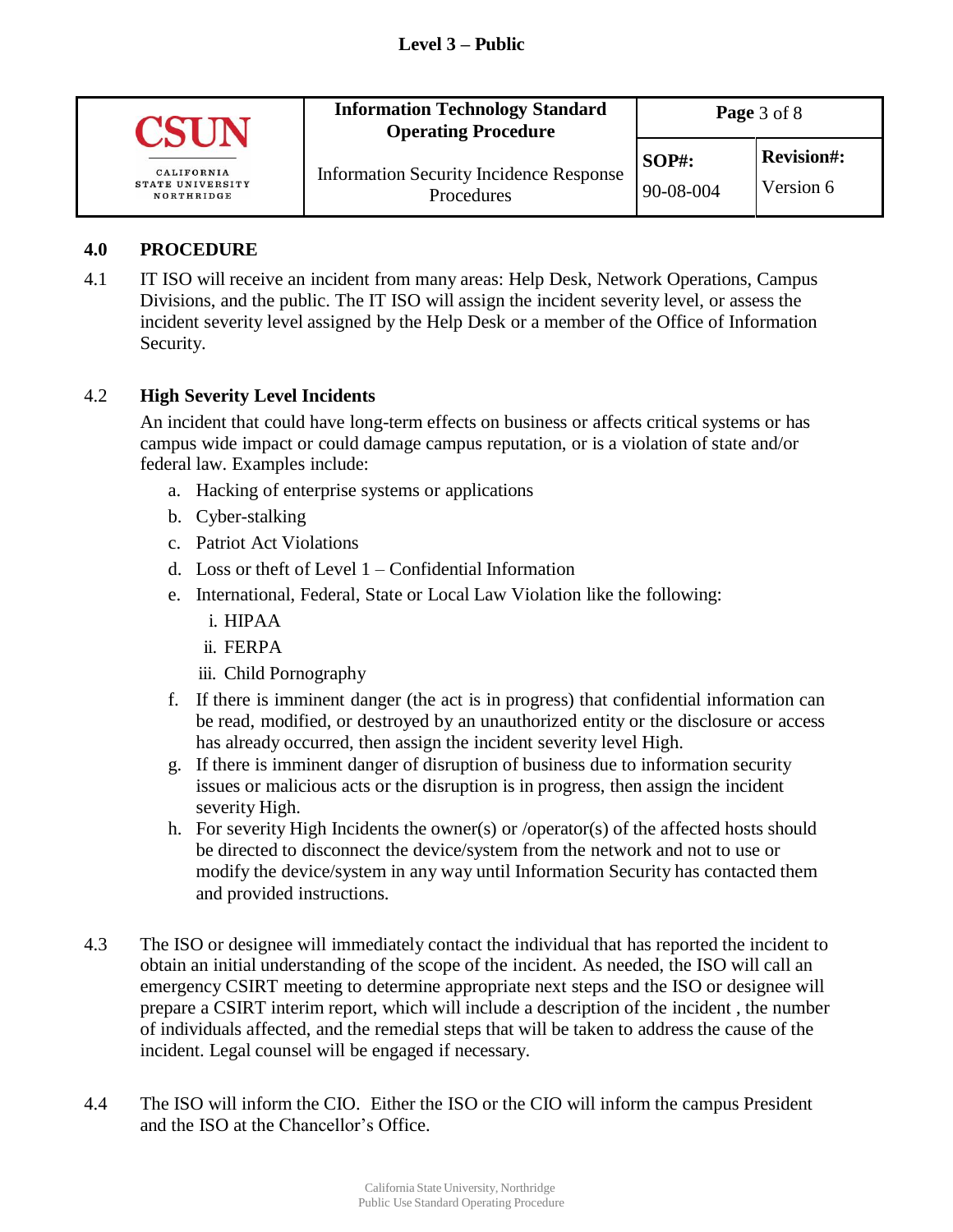#### **Level 3 – Public**

|                                                     | <b>Information Technology Standard</b><br><b>Operating Procedure</b> | Page $4 \text{ of } 8$    |                                |
|-----------------------------------------------------|----------------------------------------------------------------------|---------------------------|--------------------------------|
| CALIFORNIA<br><b>STATE UNIVERSITY</b><br>NORTHRIDGE | <b>Information Security Incidence Response</b><br>Procedures         | <b>SOP#:</b><br>90-08-004 | <b>Revision#:</b><br>Version 6 |

- 4.5 If the decision is made to notify impacted individuals, the notification process must be approved by University Advancement and other stakeholders as necessary. The notification letter will be mailed by return receipt having the receipt responses directed to the ISO. Notifications will be sent with certified mail return receipt requested for groups involving less than fifty (50) individuals being notified. For groups larger than fifty (50) the most effective method of notification will be determined.
- 4.6 The liability for the costs associated with production and dissemination of the notification letter are the responsibility of the department(s) responsible for controlling access to and security of the system(s).
- 4.7 If notices are sent to more than 10,000 individuals, the following consumer credit reporting agencies shall be notified:
	- a. Experian: E-mail to **BusinessRecordsVictimAssistance@experian.com**
	- b. Equifax: E-mail to lanette.fullwood@equifax.com
	- c. TransUnion: Email to fvad@transunion.com with "Database Compromise" as the subject CSIRT
- 4.8 University Advancement will prepare talking points to use if necessary in response to campus or media questions. Talking points should be shared with the following people:
	- President
	- Cabinet
	- $\bullet$  ISO
	- CSIRT
	- Designated individuals responding to any phone calls, emails, letters, and/or walk-in traffic:
		- a. In general talking points will direct faculty and staff as follows:
			- i. Do not to offer unsolicited information or comments to the media
			- ii. Advise the inquirer that the incident is under investigation (if this is the case)
			- iii. Direct the inquirer to a web site for incident information
			- iv. Direct inquirers from external law enforcement to CSUN University Police
			- v. Direct inquirers from the media to the Public Relations Director
- 4.9 The ISO or designee will prepare a final written report to share with the CSIRT team, including recommendations to the management staff of the campus unit for addressing the causes of the incident.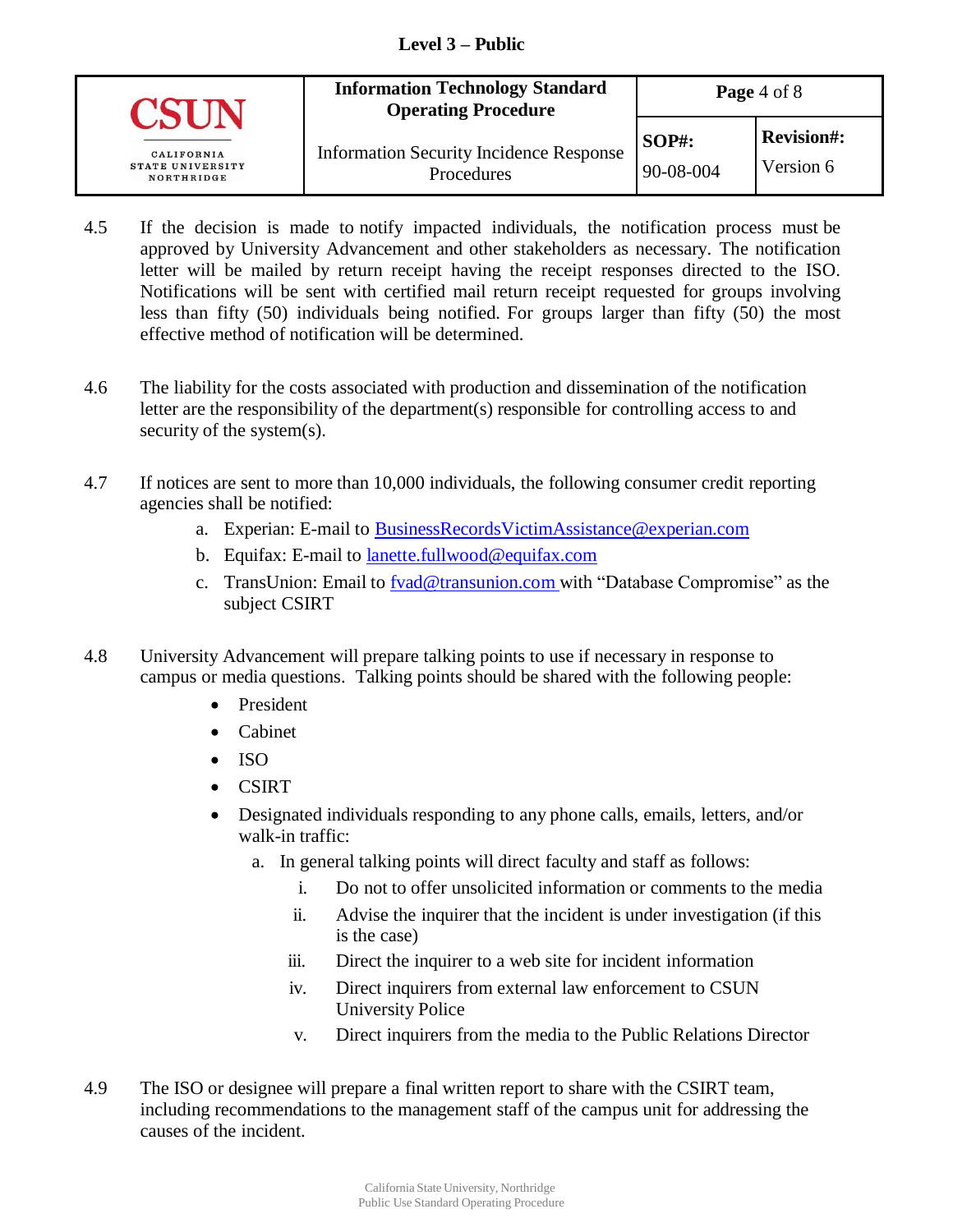

### 4.10 **Medium Severity Level Incident**

The threat of a future attack or the detection of reconnaissance on the network systems of California State University, Northridge is considered medium severity. . Any incident that has a strong possibility to impact a large portion of the campus is considered medium. Examples include:

- a. Loss or theft of Level 2 Sensitive Information
- b. Web-site Defacement
- c. Personal Business operations using university resources
- d. Sending spam that degrades enterprise system performance
- e. Unauthorized Excessive Resource Utilization
- f. Account Compromised-Faculty or Staff
- g. If there is imminent danger of modification of the public's perception of the University due to information security reasons other than disclosure of personal and sensitive information or disruption of service (i.e. main web page has been modified in an unauthorized manner, but orders can still be processed), then assign the incident severity Medium.
- 4.11 For severity Medium Incidents the owner(s) or /operator(s) of the affected hosts should be directed to disconnect the device/system from the network but not to use, modify or update the device/system in any way until Information Security has contacted them to provide further instructions.
- 4.12 The ISO or designee will immediately contact the individual that has reported the information to obtain an initial understanding of the scope of the incident. The ISO will review the severity of the incident and determine if a CSIRT meeting needs to be called to determine appropriate next steps.
- 4.13 The stakeholders of the incident will be notified and depending upon the impact to the campus the notification process may also involve the Vice President for Information Technology/ CIO, the Vice President for University Advancement, and the President of the University.
- 4.14 The ISO may be a primary incident handler to complete the appropriate actions for a medium incident.

### 4.15 **Low Severity Level Incident**

Low incidents have an impact on only one or a few individuals. Incidents that are considered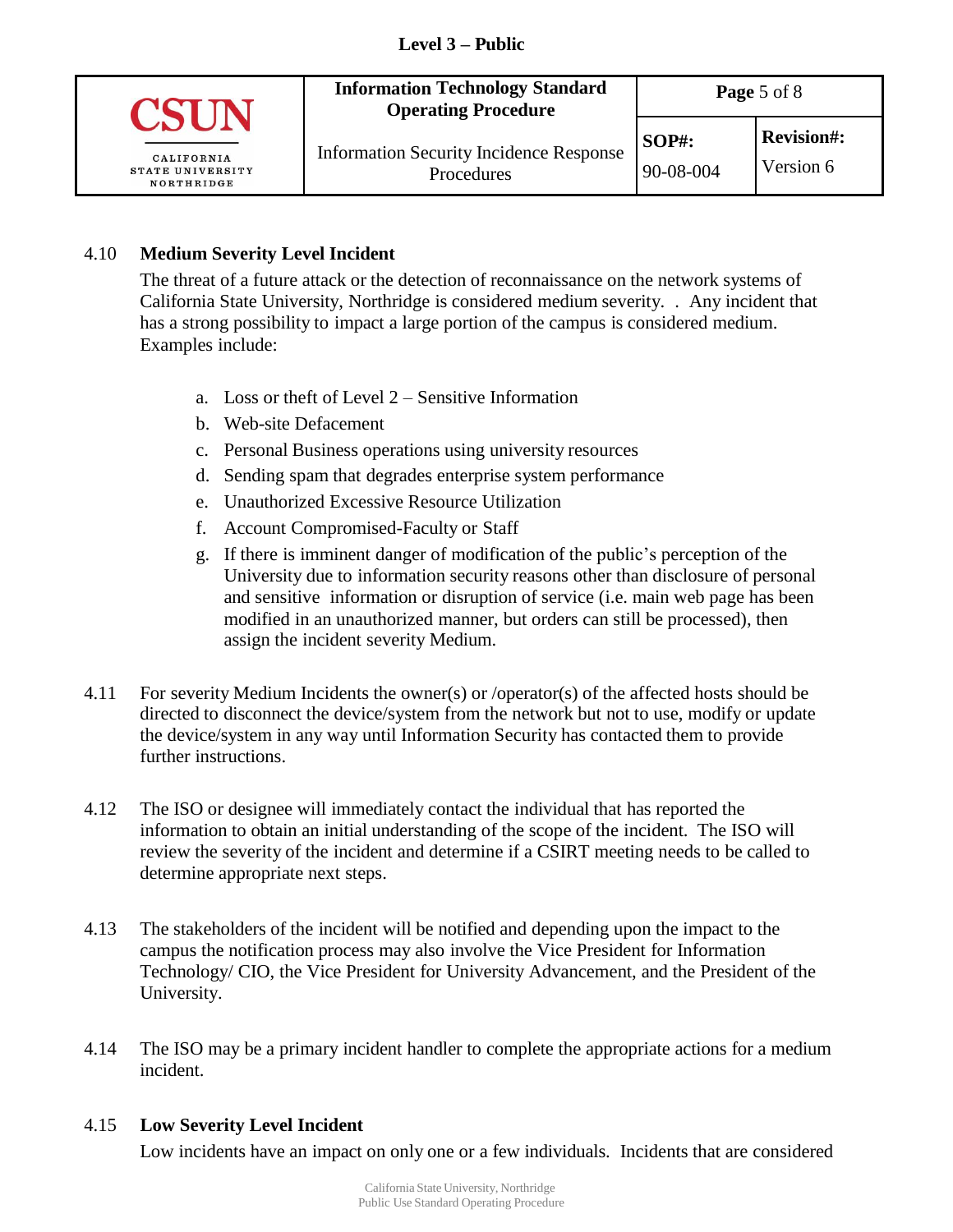

Low Severity can be handled within IT and do not require escalation outside of IT. Examples include:

- Malware/ virus infected system connected to the campus network
- Copyright infringement violations (examples: RIAA, MPAA, DMCA)
- Unauthorized Chat/Game/File servers
- Illegal sharing of copyright material such as music, movies, and software
- An e-mail to Abuse regarding a Spam incident
- Account Compromised-Student
- If there is no imminent threat to California State University, Northridge systems, or university confidential and sensitive data, then assign the incident severity Low.
- 4.16 The ISO or designee will immediately contact the individual that has reported the information to obtain an initial understanding of the scope of the incident.
- 4.17 The ISO may assign a primary incident handler to complete the appropriate actions for a low incident.

### 4.18 **Process for all incidents**

All Information Security incidents will be recorded and investigated in a timely manner. Upon completion, incidents will be reviewed by management. .

- a. Coordination of the incident may include but is not limited to the following:
	- Perform a preliminary analysis of the incident identifying incident cause, personal and university information at risk, collection of evidence, remedial action, and recommendations.
	- Examine incident computers or systems.
	- Remove the incident computing system from the campus network if necessary.
	- Coordinate additional assistance to provide and to preserve incident evidence.
	- Investigate information on web-site defacement.
	- Notify or alert campus users if newly reported vulnerabilities are identified on operating systems, server or services, applications, or network devices.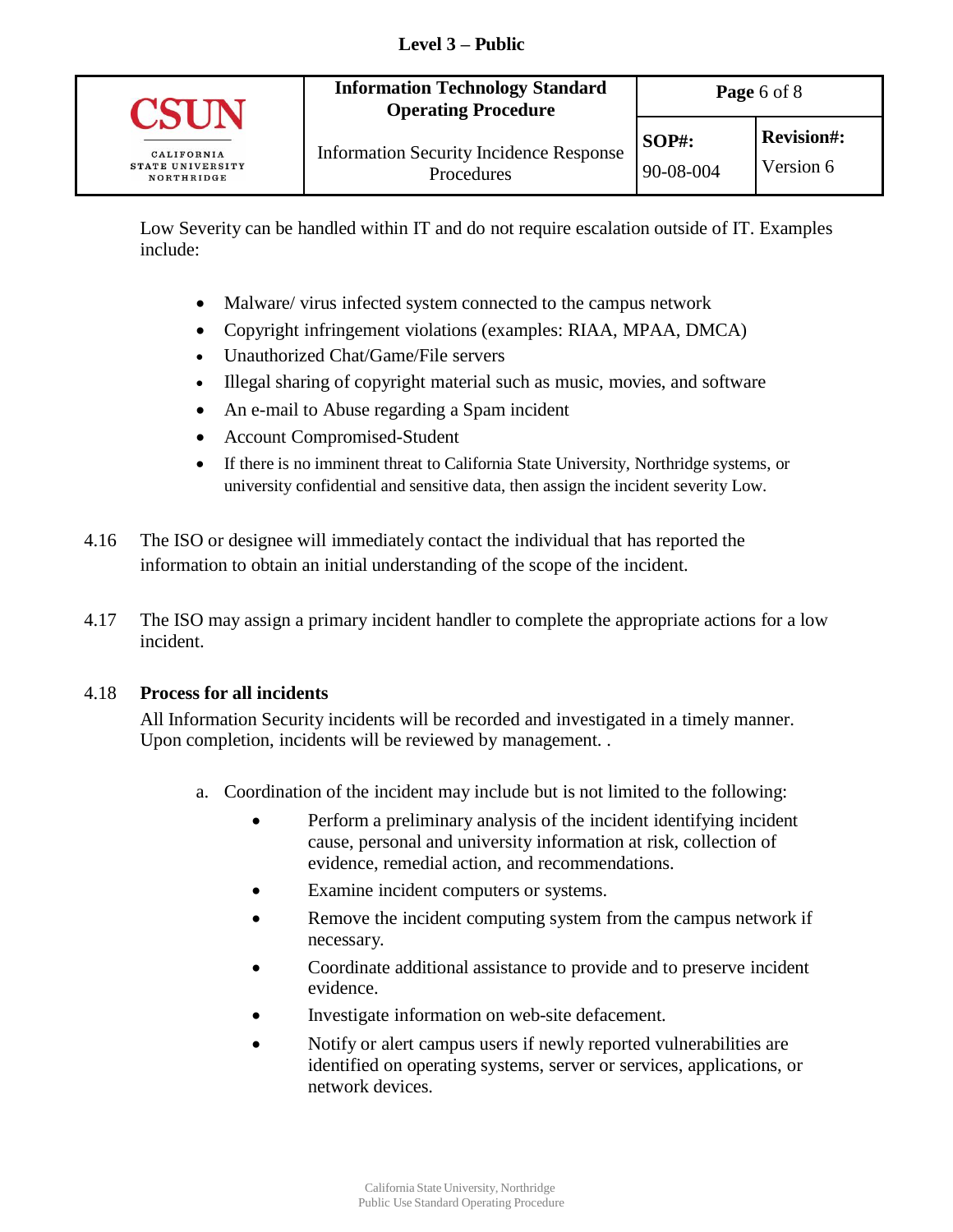| CALIFORNIA<br><b>STATE UNIVERSITY</b><br>NORTHRIDGE | <b>Information Technology Standard</b><br><b>Operating Procedure</b> | Page 7 of 8           |                                |
|-----------------------------------------------------|----------------------------------------------------------------------|-----------------------|--------------------------------|
|                                                     | <b>Information Security Incidence Response</b><br>Procedures         | $SOP#$ :<br>90-08-004 | <b>Revision#:</b><br>Version 6 |

- b. If the primary incident handler cannot be reached or does not confirm that they are responding to the incident in the necessary time, than the incident should be escalated to the ISO and then to the VP for Information Technology/CIO or designee.
- c. A final report on the findings, causes, future concerns, and countermeasures will be completed upon closure of high and medium level incidents.

## 4.19 **Incident Numbering**

Incidents will be assigned a Case number. This number shall be used for Information Security incident tracking purposes.

# **5.0 DEFINITIONS:**

Computer Security Incident Response Team (CSIRT) - The team responsible for the coordination and management of all High and some Medium incident responses. CSIRT is a team made up with members from the following Campus areas, Internal Audit, Risk Management, CSUN University Police, University Counsel, Public Relations, Information Security and the CIO.

Digital Millennium Copyright Act (DMCA) - A United States copyright law which implements two 1996 World Intellectual Property Organization (WIPO) treaties. It criminalizes production and dissemination of technology, devices, or services that are used to circumvent measures that control access to copyrighted works commonly known as Digital Rights Management (DRM) and criminalizes the act of circumventing an access control, even when there is no infringement of copyright itself.

Event - An observable occurrence; an aspect of an investigation that can be documented, verified, and analyzed.

Evidence - Data on which to base proof or to establish truth or falsehood.

Family Education Rights and Privacy (FERPA) - This privacy Act also governs how state agencies transmit testing data to federal agencies. The regulations cover violations such school employees divulging information to someone other than the child's parents about a child's home life, grades or behaviors, and schoolwork posted on a bulletin board with a grade.

Forensic Analysis - Examination of material and/or data to determine their essential features and their relationship in an effort to discover evidence in a manner that is admissible in a court of law; post-mortem examination.

Gramm-Leach-Bliley Act (GLBA) – This act provides for enhanced protection of nonpublic personal information, including health information, and for other purposes.

Health Insurance Portability and Accountability Act (HIPAA) – This act has administrative safeguards that are meant to improve the efficiency and effectiveness of the nation's health care system by encouraging the widespread use of electronic data interchange in the US health care system. The administrative safeguard provisions also address the information security and privacy of health data and relate to any private personal information.